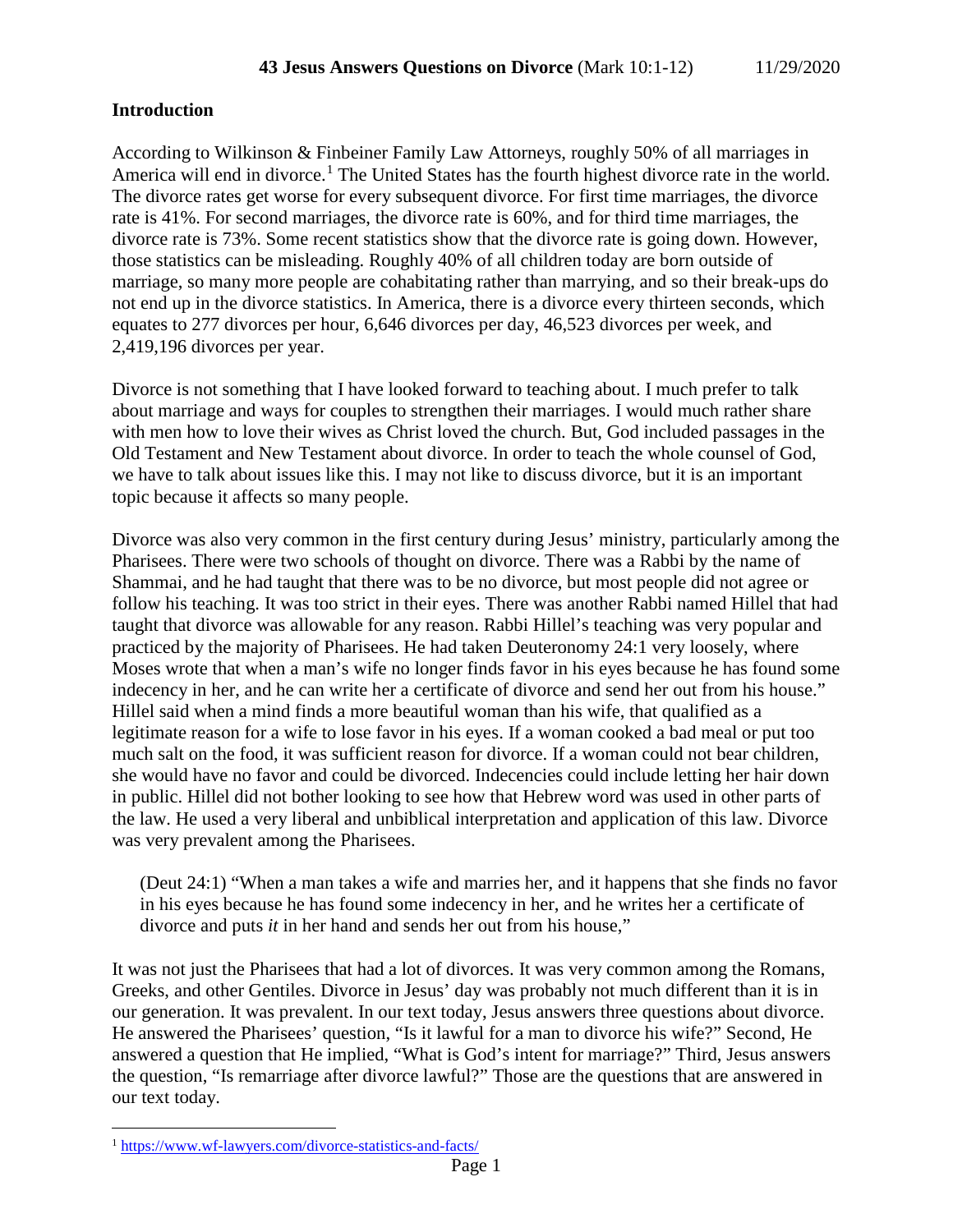### **Jesus Answers Question about Divorce?**

- 1. Is Divorce Lawful?
- 2. What is God's Intent for Marriage?
- 3. Is Remarriage After Divorce Lawful?

(Mark 10:1-12) "Getting up, He went from there to the region of Judea and beyond the Jordan; crowds gathered around Him again, and, according to His custom, He once more *began* to teach them. {2} *Some* Pharisees came up to Jesus, testing Him, and *began* to question Him whether it was lawful for a man to divorce a wife. {3} And He answered and said to them, "What did Moses command you?" {4} They said, "Moses permitted *a man* TO WRITE A CERTIFICATE OF DIVORCE AND SEND *her* AWAY." {5} But Jesus said to them, "Because of your hardness of heart he wrote you this commandment. {6} "But from the beginning of creation, *God* MADE THEM MALE AND FEMALE. {7} "FOR THIS REASON A MAN SHALL LEAVE HIS FATHER AND MOTHER, {8} AND THE TWO SHALL BECOME ONE FLESH; so they are no longer two, but one flesh. {9} "What therefore God has joined together, let no man separate." {10} In the house the disciples *began* questioning Him about this again. {11} And He \*said to them, "Whoever divorces his wife and marries another woman commits adultery against her; {12} and if she herself divorces her husband and marries another man, she is committing adultery."

# **1. Is Divorce Lawful?** (Mark 10:1-5)

Our text begins by saying that Jesus got up. He had been sitting down and teaching them, which was the seat of authority in the Jewish culture. He got up, signifying that the teaching was over. What had He been teaching? He had been teaching His disciples a number of important messages, including how He was going to be rejected, killed, and how He would rise from the dead after three days. Jesus taught the about humility. He knew that His disciples had been discussing who was the greatest, and Jesus taught them about being the last, not the first. He taught them to be servant leaders. Jesus also taught them living at peace with others, and not insisting that they follow them. He also taught them to be radical in their efforts to live righteous lives that do not give offense to others. These were Core Values.

(Mark 10:1) "Getting up, He went from there to the region of Judea and beyond the Jordan; crowds gathered around Him again, and, according to His custom, He once more *began* to teach them."

After getting up, Jesus went from there to the region of Judea and beyond the Jordan. This ended Jesus' two-year ministry in Galilee. Jesus has started making His way to Jerusalem where He will be crucified. Crowds began to gather around Jesus, and according to His custom, He began to teach them. Jesus proclaimed the gospel wherever He went. He also demonstrated the gospel by healing people and casting out demons. That was His custom. Wherever Jesus went, people got healed, delivered, and saved.

Jesus went to the region of Judea, and beyond the Jordan. In Luke 9:51-53, as He went from Galilee towards Samaria, they did not receive Him. The disciples wanted to call down fire from heaven because of this. Jesus rebuked them for their attitude and said that He came to save, not to destroy. Then, Jesus went crossed over the Jordan to the other side, known as Peran or the land beyond. This is critical information in regard to the question that the Pharisees were going to ask Him. The term beyond is peran (Strong's G4008) in the Greek. The area east of the Jordan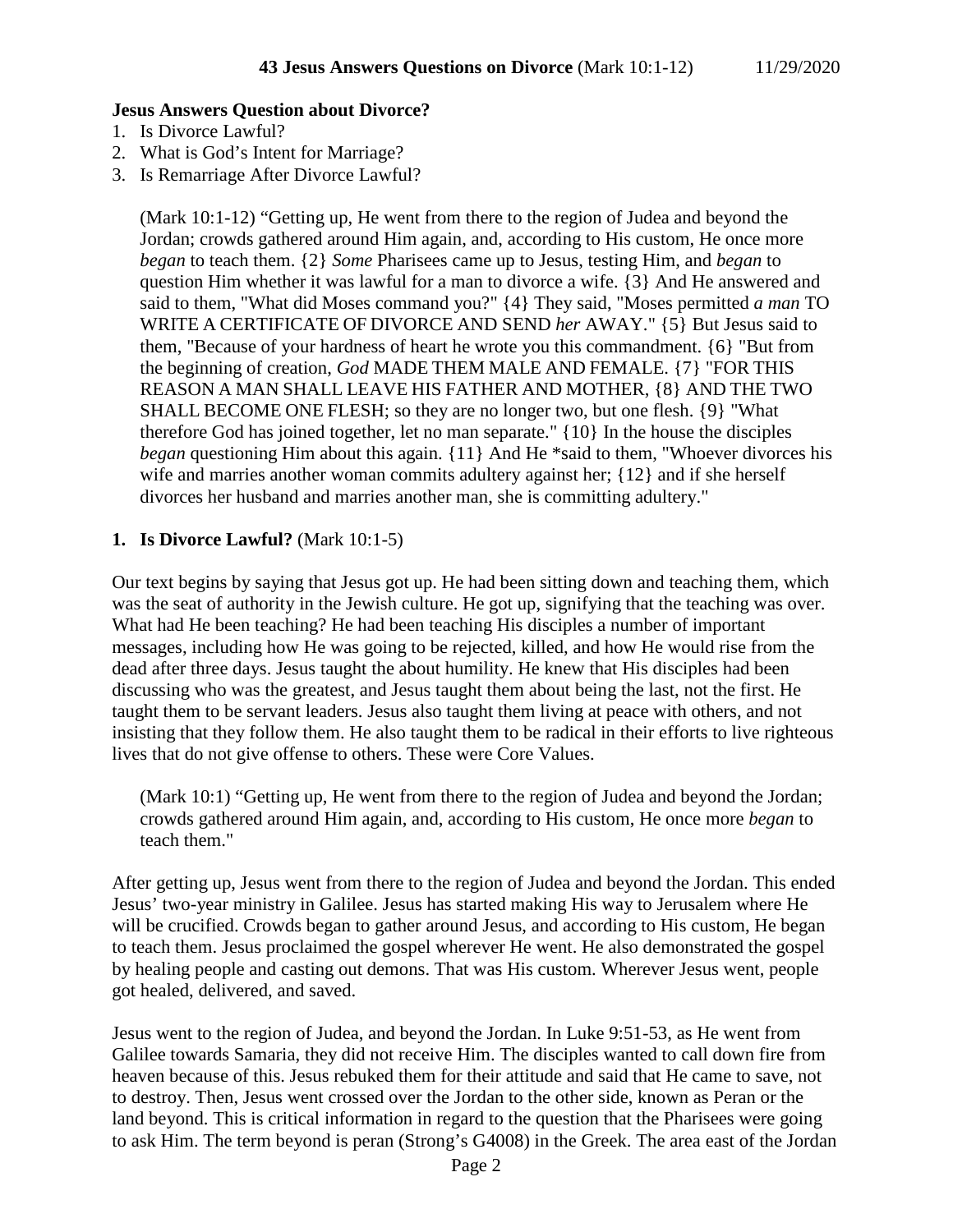River was known as Perea or the land beyond. We discussed this area when we were in Mark 6. King Herod had built a palace called Machaerus, and in that palace he also had a prison. Herod had two palaces and this one was a little north of the Dead Sea.

(Luke 9:51-56) "When the days were approaching for His ascension, He was determined to go to Jerusalem; {52} and He sent messengers on ahead of Him, and they went and entered a village of the Samaritans to make arrangements for Him. {53} But they did not receive Him, because He was traveling toward Jerusalem. {54} When His disciples James and John saw *this,* they said, "Lord, do You want us to command fire to come down from heaven and consume them?" {55} But He turned and rebuked them, [and said, "You do not know what kind of spirit you are of; {56} for the Son of Man did not come to destroy men's lives, but to save them."] And they went on to another village."

We saw in Mark 6 that Herod had John the Baptist arrested and bound in prison. John was being kept at Machaerus, and it was there that Herodias had her daughter request John the Baptist's head on a platter. Why did all this happen. Mark told us that Herod had John arrested because he had told him that it was not lawful for him to have his brother's wife. Herodias had divorced her husband, Philip, and married Herod. John told him that this was not lawful. This is significant because Jesus is in the same area, and the Pharisees know that if Jesus says something about divorce and adultery, King Herod may arrest Jesus and put Him to death. (See also Luke 20:20.)

(Mark 6:17-27) "For Herod himself had sent and had John arrested and bound in prison on account of Herodias, the wife of his brother Philip, because he had married her. {18} For John had been saying to Herod, "It is not lawful for you to have your brother's wife." {19} Herodias had a grudge against him and wanted to put him to death and could not *do so...* {27} Immediately the king sent an executioner and commanded *him* to bring *back* his head. And he went and had him beheaded in the prison."

Some Pharisees were in the crowd and they came up to Jesus, testing Him. The Greek word that is translated as testing is peirazo (Strong's G3985). The majority of times it is translated as tempting, which is more in line with what the Pharisees were trying to do. If you recall when Jesus went into the desert for forty days to fast, He was tempted by the devil. That is the same Greek word. The devil was not trying to test Jesus; He was tempting Him to sin. The Pharisees were trying to cause Jesus to stumble. They are trying to destroy Him in any way possible.

(Mark 10:2) "*Some* Pharisees came up to Jesus, testing Him, and *began* to question Him whether it was lawful for a man to divorce a wife."

In Mark 3 Jesus had healed a man with a withered hand. It infuriated the Pharisees, and they began conspiring with the Herodians as to how they might destroy Him. Where is Jesus right now? He is in Perea, not far from Machaerus, where Herod lives. The Pharisees, and probably some Herodians with them, are trying to find a way to destroy Jesus.

(Mark 3:6) "The Pharisees went out and immediately *began* conspiring with the Herodians against Him, *as to* how they might destroy Him."

In Mark 11:18, we find that the chief priests and scribes were trying to destroy Him. (See also Luke 19:47.) In Mark 14:1, the chief priests and scribes were seeking how to seize Him by stealth and kill Him. In John 11:53, Jesus had raised Lazarus from the dead, and the chief priests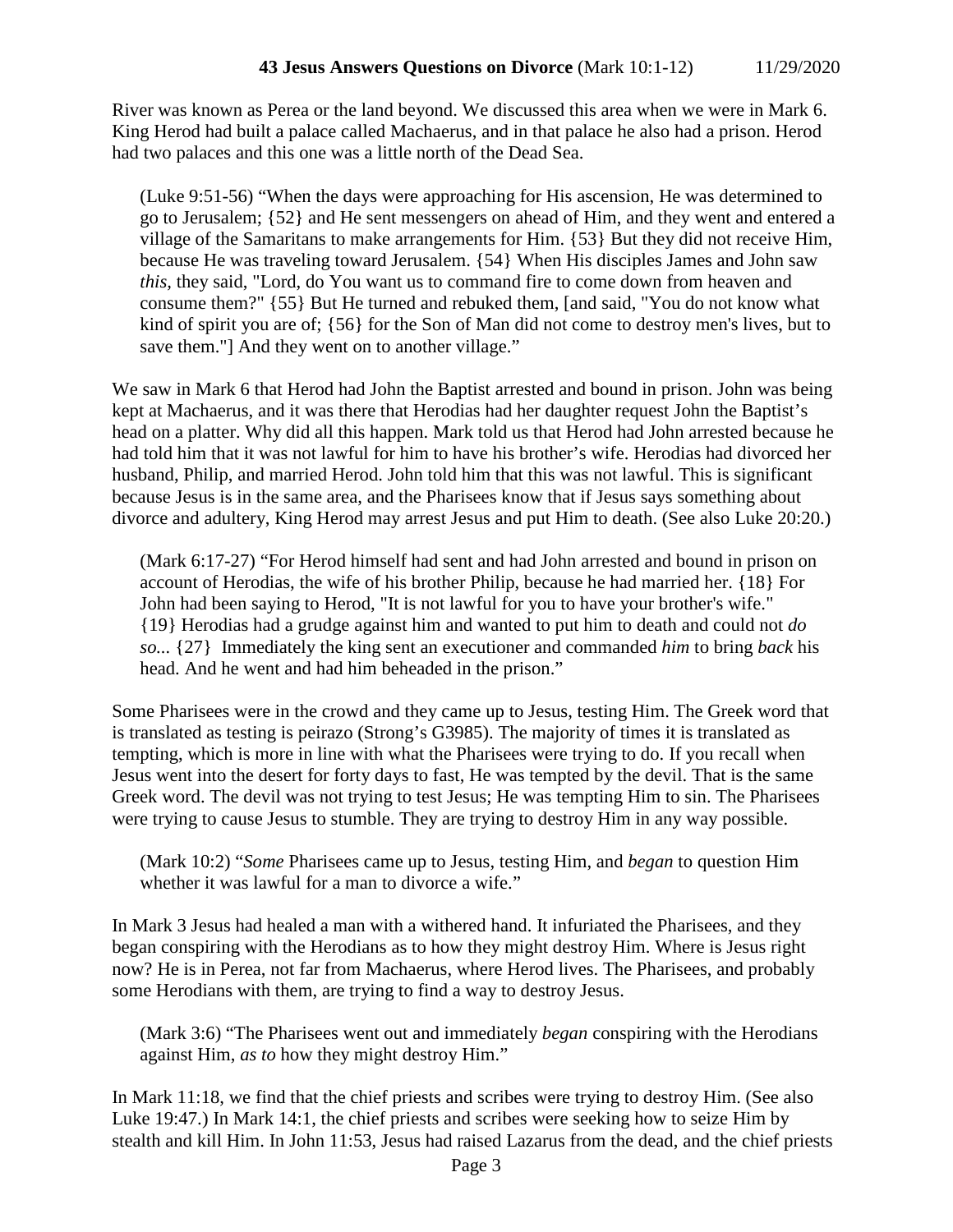and the Pharisees convened a council, and they began planning together to kill Him. The Pharisees wanted to destroy and kill Jesus in any way that they could. They had been planning how to do this, and now they see an opportunity.

(Mark 11:18) "The chief priests and the scribes heard *this,* and *began* seeking how to destroy Him; for they were afraid of Him, for the whole crowd was astonished at His teaching."

(Mark 14:1) "Now the Passover and Unleavened Bread were two days away; and the chief priests and the scribes were seeking how to seize Him by stealth and kill *Him;*

(John 11:53) "So from that day on they planned together to kill Him."

The Pharisees knew what Jesus taught. They knew that in His sermon on the mound He had spoken about divorce and adultery. Jesus had already addressed this issue. He said, "It was said, 'whoever sends his wife away, let him give her a certificate of divorce,' but I say to you that everyone who divorces his wife except for the reason of unchastity, makers her commit adultery; and whoever marries a divorced woman commits adultery." They knew that this is what got John the Baptist arrested and beheaded. They know that if they can get Jesus to repeat this now, there is a good possibility that Herod will arrest and behead Jesus. The Pharisees had a devious plan to destroy and kill Jesus, and this was the perfect time, place, and opportunity.

(Matt 5:31-32) "It was said, 'WHOEVER SENDS HIS WIFE AWAY, LET HIM GIVE HER A CERTIFICATE OF DIVORCE'; {32} but I say to you that everyone who divorces his wife, except for *the* reason of unchastity, makes her commit adultery; and whoever marries a divorced woman commits adultery."

So, the Pharisees ask Jesus the question, "Is it lawful for a man to divorce a wife?" They don't really want to know this, because many, if not most of them, were divorced. They were not trying to find out what the word of God says about divorce and then repent. They were trying to get Jesus to say something that will offend people, and most importantly, offend Herod.

Jesus answered their question with a question. He was really good about doing that. He asked them, "What did Moses command you?" He takes them back to the Scriptures, not opinion. The word of God is the authority that we go to for all of our questions and answers.

(Mark 10:3) "And He answered and said to them, "What did Moses command you?"

The Pharisees knew the passage of Deuteronomy 24 very well. Hillel had used this passage to justify divorce for any reason. If a wife no longer found favor in the husband's eyes, he could divorce her and get another wife. If the husband found any indecency in her, he could divorce her and get another wife. They had taken the liberal interpretation of this passage and were treating their wives treacherously. The Pharisees said that Moses permitted a man to write a certificate of divorce and send her away. They were quoting Deuteronomy 24:1, where Moses permitted divorce.

(Mark 10:4) "They said, "Moses permitted *a man* TO WRITE A CERTIFICATE OF DIVORCE AND SEND *her* AWAY."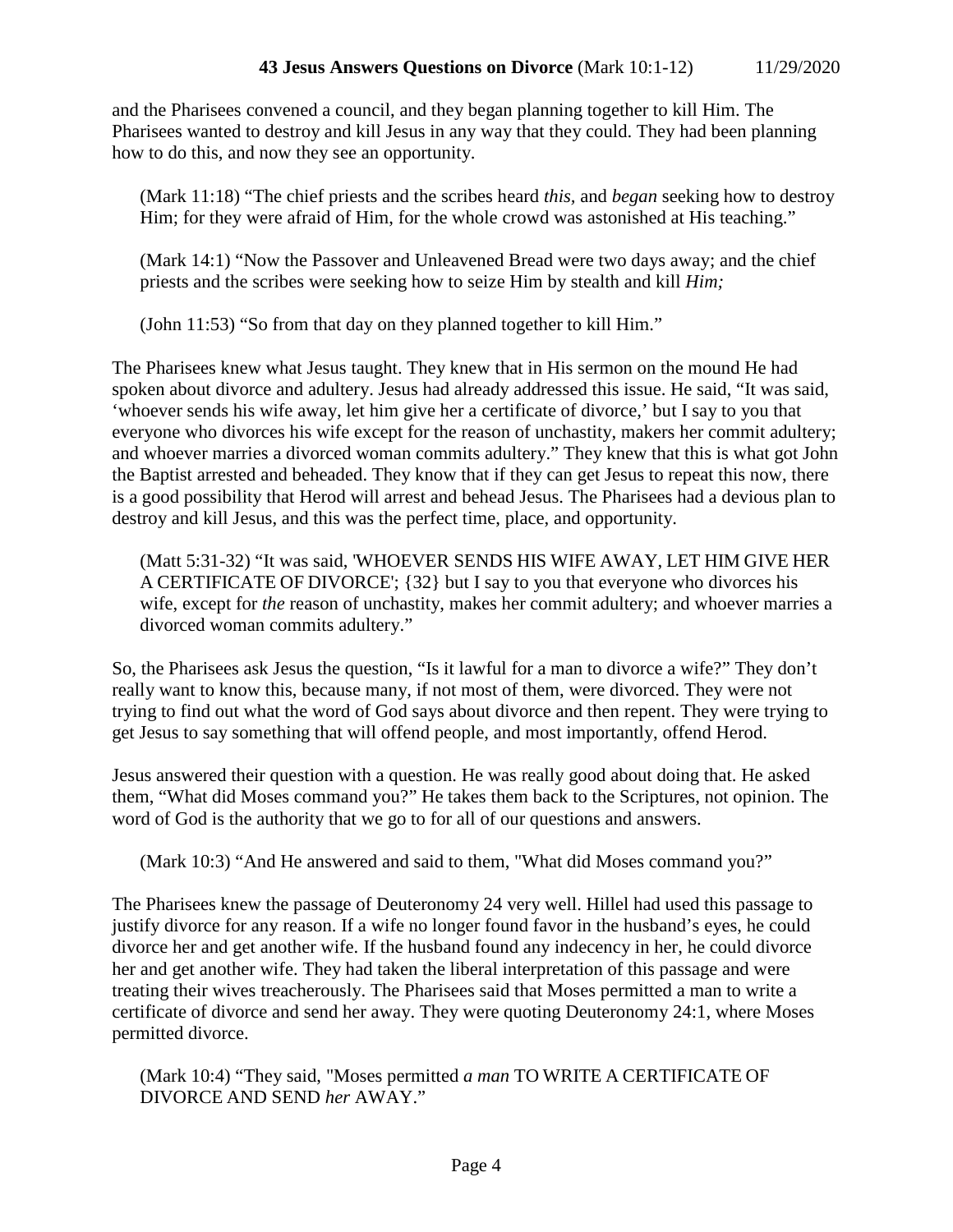(Deut 24:1) "When a man takes a wife and marries her, and it happens that she finds no favor in his eyes because he has found some indecency in her, and he writes her a certificate of divorce and puts it in her hand and sends her out from his house,"

Moses gave permission to divorce; he did not give a command to divorce. The Pharisees did not answer His question. They were seeking justification from the Law about what they were doing. What was the command in that passage? Let's take a look at all four verses in that passage that Jesus has asked them about?

(Deut 24:1-4) "When a man takes a wife and marries her, and it happens that she finds no favor in his eyes because he has found some indecency in her, and he writes her a certificate of divorce and puts it in her hand and sends her out from his house, {2} and she leaves his house and goes and becomes another man's wife, {3} and if the latter husband turns against her and writes her a certificate of divorce and puts it in her hand and sends her out of his house, or if the latter husband dies who took her to be his wife,  $\{4\}$  then her former husband who sent her away is not allowed to take her again to be his wife, since she has been defiled; for that is an abomination before the LORD, and you shall not bring sin on the land which the LORD your God gives you as an inheritance."

The command was that if a man divorces his wife, he is not allowed to remarry her after she has become another man's wife. After a woman has married another man, the first man was not allowed to take her back. Then, Jesus said to them, "Because of your hardness of heart he wrote you this commandment." Even if a man or woman has a flaw, and we all have flaws, that does not mean that we should divorce our spouse. We need to forgive one another, and that requires a soft heart. We need to accept one another, and love one another. Moses permitted or allowed divorce because of the hardness of our hearts.

(Mark 10:5) "But Jesus said to them, "Because of your hardness of heart he wrote you this commandment."

Does that mean that everyone who is divorced is hard-hearted? No, that does not mean that at all. I know a lot of people who are divorced. I know some of them tried to do everything they could in that marriage but their spouse was hard-hearted. These people were willing to go to counseling, follow all the counsel that was given, but their spouses were not willing to follow any counsel. Their spouses were not committed to working through things, and to forgive their spouses. It only takes one hard heart to file for divorce. We all sin, so in a marriage it is only a matter of time when we do or say something that offends our spouse. Marriage is a covenant relationship that requires commitment and a willingness to work through things.

Let me talk about one of those words in the passage. The NASB said if a man finds an "indecency" in his wife, he could write her a certificate of divorce. Rabbi Hillel said that if a woman went around with loose hair, or said something unkind about your mother, or spoke to loud to her husband, that was considered indecent and sufficient grounds for divorce. The Hebrew word is ervah (Strong's H6172), which literally means nakedness. In the NASB it is translated forty-eight out of fifty-four times as nakedness. That does not literally mean naked in this passage; it refers to doing something that was shameful.

In Deuteronomy 23:12-14, Moses spoke about going to the bathroom outside the camp. He said that we need to carry a spade with us and to cover up our excrement. Then, Moses said, "Since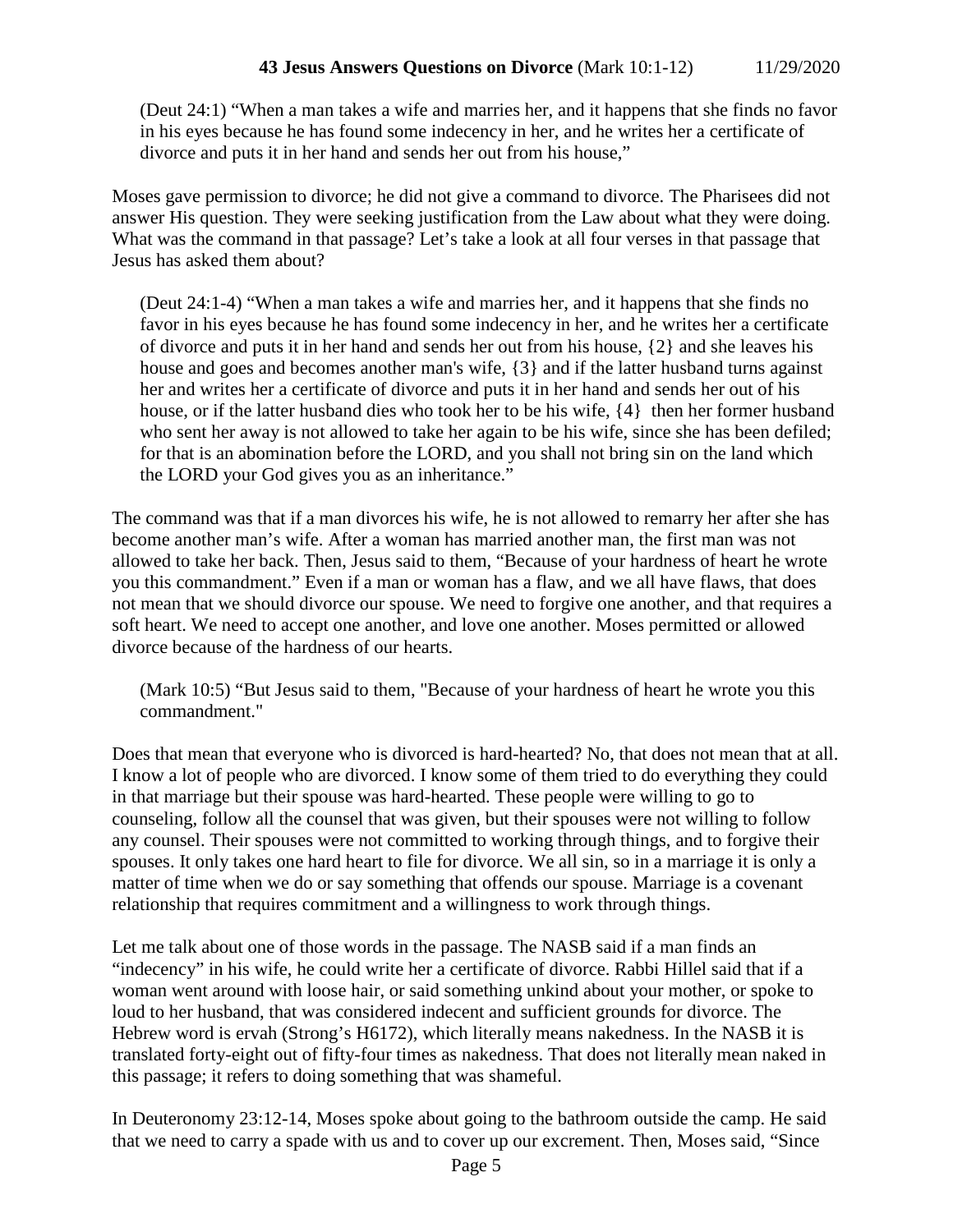the Lord your God walks in the midst of your camp to deliver you and to defeat your enemies before you, therefore your camp must be holy, and He must not see anything indecent among you or He will turn away from you." That word indecent is the same word. In the context of marriage, our marriages are holy, and our sins and indecencies need to be likewise covered. Love covers a multitude of sins (1 Pet 4:8). When we do something in a marriage that violates the sanctity of marriage, like adultery, that would be considered indecent.

(Deut 23:12-14) "You shall also have a place outside the camp and go out there, {13} and you shall have a spade among your tools, and it shall be when you sit down outside, you shall dig with it and shall turn to cover up your excrement. {14} Since the LORD your God walks in the midst of your camp to deliver you and to defeat your enemies before you, therefore your camp must be holy; and He must not see anything indecent among you or He will turn away from you."

Turn in your Bibles to Leviticus 18. I want to show you where this word is used twenty-four times out of the total of fifty-four. God said not to uncover the nakedness of your father, that is the nakedness of your mother. We are not to uncover the nakedness of sisters, grandchildren, or any other blood relative. God was not speaking of just seeing them naked. He is speaking of sexual immorality. We are not to have sexual relations with anyone other than our spouse, and the term that is used is uncovering their nakedness. So, when we look at Moses' words finding an indecency or nakedness about his wife, I believe he is referring to an immoral relationship that she has had. That was the reason for the permission given by Moses.

(Lev 18:6-20) "None of you shall approach any blood relative of his to uncover **nakedness**; I am the LORD. {7} You shall not uncover the **nakedness** of your father, that is, the **nakedness** of your mother. She is your mother; you are not to uncover her **nakedness**. {8} You shall not uncover the **nakedness** of your father's wife; it is your father's **nakedness**. {9} The **nakedness** of your sister, *either* your father's daughter or your mother's daughter, whether born at home or born outside, their **nakedness** you shall not uncover. {10} The **nakedness** of your son's daughter or your daughter's daughter, their **nakedness** you shall not uncover; for their **nakedness** is yours. {11} The **nakedness** of your father's wife's daughter, born to your father, she is your sister, you shall not uncover her **nakedness**. {12} You shall not uncover the **nakedness** of your father's sister; she is your father's blood relative. {13} You shall not uncover the **nakedness** of your mother's sister, for she is your mother's blood relative. {14} You shall not uncover the **nakedness** of your father's brother; you shall not approach his wife, she is your aunt. {15} You shall not uncover the **nakedness** of your daughter-in-law; she is your son's wife, you shall not uncover her **nakedness**. {16} You shall not uncover the **nakedness** of your brother's wife; it is your brother's **nakedness**. {17} You shall not uncover the **nakedness** of a woman and of her daughter, nor shall you take her son's daughter or her daughter's daughter, to uncover her **nakedness**; they are blood relatives. It is lewdness. {18} You shall not marry a woman in addition to her sister as a rival while she is alive, to uncover her **nakedness**. {19} Also you shall not approach a woman to uncover her **nakedness** during her menstrual impurity. {20} You shall not have intercourse with your neighbor's wife, to be defiled with her."

When we look at what Jesus said in the Sermon on the Mount, this lines up with it. He said, "Everyone who divorces his wife, except for the reason of unchastity, makes her commit adultery." The Greek word for unchastity is porneia, which means sexual immorality or fornication. In the parallel account in Matthew 19, the same Greek word is used, but it is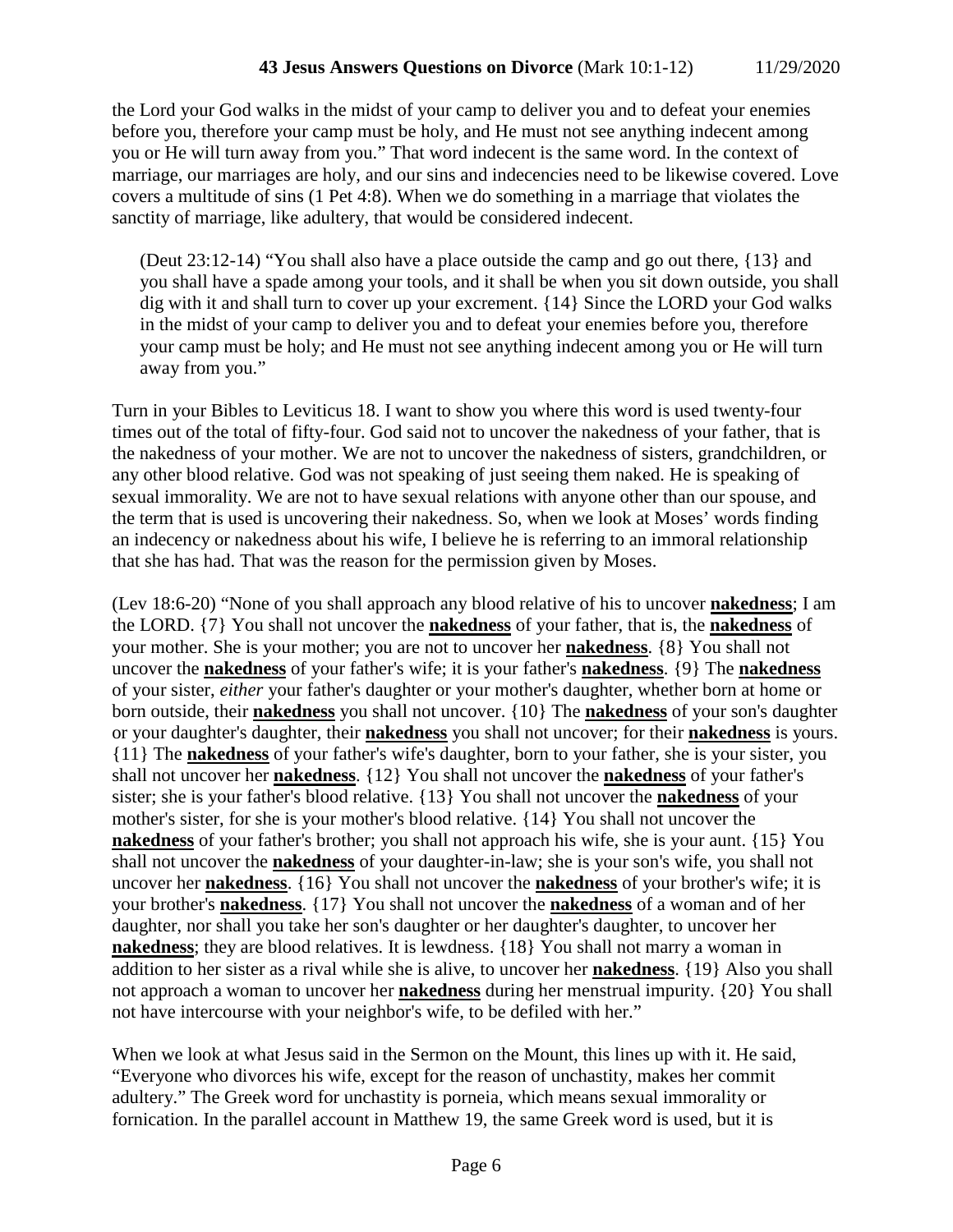translated as immorality. All of these are in line with the intent in Deuteronomy 24. This was a strong statement against what the Pharisees were practicing.

(Matt 5:32a) "but I say to you that everyone who divorces his wife, except for *the* reason of unchastity, makes her commit adultery…"

(Matt 19:9) "And I say to you, whoever divorces his wife, except for immorality, and marries another woman commits adultery."

The answer to the question, is it lawful for a man to divorce a wife, is yes. It is lawful for immorality. It does not mean that you have to get a divorce. Sins and indecencies can be covered with love and forgiveness. Marriages can be restored. God knew that we would sin against one another, and because of our hard hearts, people would not forgive one another. Therefore, He allowed divorce, but as we will see in Jesus' response, it was not God's intent.

# 2. **What is God's Intent for Marriage?** (Mark 10:6-9)

Next, Jesus answers an unspoken question. He said, "But from the beginning of creation, God made them male and female. For this reason a man shall leave his father and mother, and the two shall become one flesh, so they are no longer two, but one flesh. What therefore God has joined together, let no man separate." The question is what is God's intent in marriage? The Pharisees are looking for an excuse to divorce a wife, and Jesus takes them back to the foundation of marriage, and gives them God's intent for marriage. The two are to become one or to cleave together.

(Mark 10:6-9) "But from the beginning of creation, *God* MADE THEM MALE AND FEMALE. {7} "FOR THIS REASON A MAN SHALL LEAVE HIS FATHER AND MOTHER, {8} AND THE TWO SHALL BECOME ONE FLESH; so they are no longer two, but one flesh. {9} "What therefore God has joined together, let no man separate."

I spoke one day on marriage and gave an hour-long message on this word cleave. The Hebrew word in Genesis 2:24 for cleave is dabaq (Strong's H1692), which means to cleave, cling, join, closely pursue, or overtake. In marriage, the man and woman are to cleave or join together through a pursuit of one another until they overtake each other.

(Gen 2:24) "For this reason a man shall leave his father and his mother, and be joined to his wife; and they shall become one flesh."

There was a movie called, "Fifty First Dates" and it was crude in parts, but what I loved about the movie is that Adam Sandler pursued Drew Barrymore every day. She had a short-term memory loss because of an accident, and so she never remembers what happened since the accident. So, Adam Sandler tries to make her fall in love with him every day. That is what marriage is supposed to be. The man and woman are to pursue each other every day until they overtake one another and become one.

Let me give you a great example of this in the Old Testament. In Genesis 31, Jacob had fled from Laban without saying good-bye. When Laban heard about it on the third day, he took his kinsmen with him and pursued Jacob for seven days. He must have pushed hard because Jacob had a three-day head start. Finally, Laban overtook him in the hill country of Gilead. That word,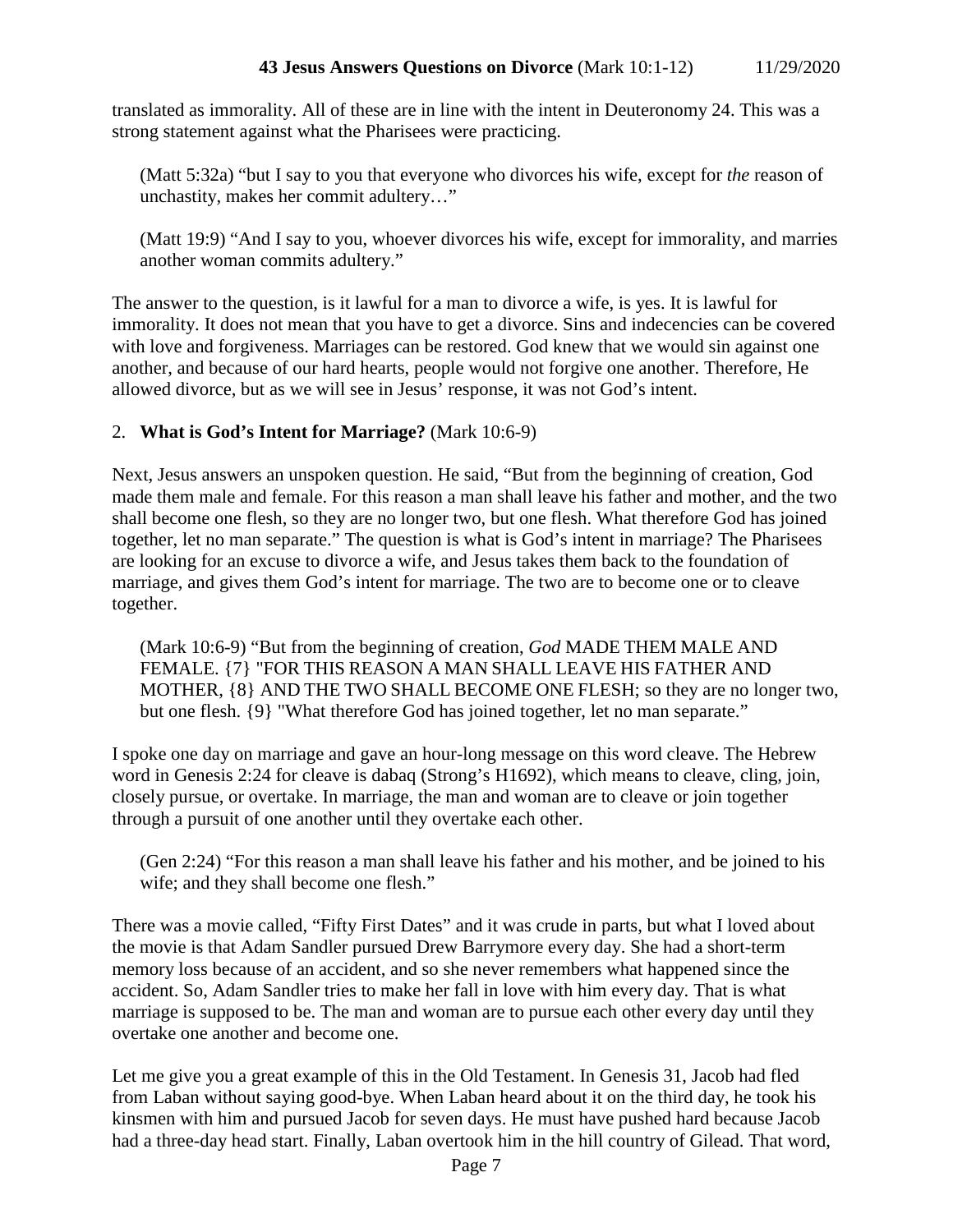overtook, is dabaq. He was able to join up with Jacob after pursuing him hard for a week. Marriage is not a one-week pursuit, but a commitment to pursue one another for a life time. It is not just pursuing, but the goal is to become one. Some men don't try to be in unity with their wife. I think it is extremely important to be one. And the two shall become one.

(Gen 31:22-23) "When it was told Laban on the third day that Jacob had fled, {23} then he took his kinsmen with him and pursued him *a distance of* seven days' journey, and he overtook him in the hill country of Gilead."

In our text, the Greek word for joined is proskollao (Strong's G4347). Kollao means glue, so a man shall leave his father and mother and become glued to his wife. They are glued together and they are no longer two, but one. When you glue something together, you are not trying to find a way to separate it; you are trying to get the two pieces to permanently stick together. The Pharisees were looking for a way to separate the two; Jesus was telling them that God's intent for them is to pursue one another and look for ways to glue themselves to their wives. There is a difference in the NASB and KJV in verse seven. In the KJV, they quote more of Genesis 2:24, and in the NASB they leave off the phrase, "and shall cleave to his wife." Some of the earliest manuscripts did not quote the whole verse, just the first part. Some of the later manuscripts included the whole verse. Therefore, some scholars believe the phrase was added in later by those that transcribe the Bible. In Matthew 19:5, the whole verse is included. In Jewish culture, often a Rabbi would start a phrase, and the audience understood the whole passage was being referred to.

## (Mark 10:7 NASB) "FOR THIS REASON A MAN SHALL LEAVE HIS FATHER AND MOTHER,"

(Mark 10:7 KJV) "For this cause shall a man leave his father and mother, and cleave to his wife;"

# 3. **Is Remarriage after Divorce Lawful?** (Mark 10:10-12)

The third question that Jesus answers is asked by the disciples. After Jesus has answered the Pharisees and survived their trap, He and the disciples went to a house. We do not know whose house they went to, but they went in a house and the disciples began questioning Jesus about this again. This was very common. Jesus would teach something to the crowds, and then the disciples would ask questions about it when they were in private. Another way to look at it is they would wait until their small group met and ask questions there. Small groups are excellent ways of discussing messages and making sure that everyone has understanding. On a Sunday morning, everyone hears the preacher, but the preacher does not hear everyone. There may be a whole bunch of people who leave and don't have all their questions answered. Small groups are wonderful because people have the opportunity to ask their questions.

(Mark 10:10-12) "In the house the disciples *began* questioning Him about this again. {11} And He \*said to them, "Whoever divorces his wife and marries another woman commits adultery against her; {12} and if she herself divorces her husband and marries another man, she is committing adultery."

Mark does not give us the exact question they asked, but by the answer that Jesus gave, it was probably, "Is remarriage after divorce lawful?" Jesus' answer was, "whoever divorces his wife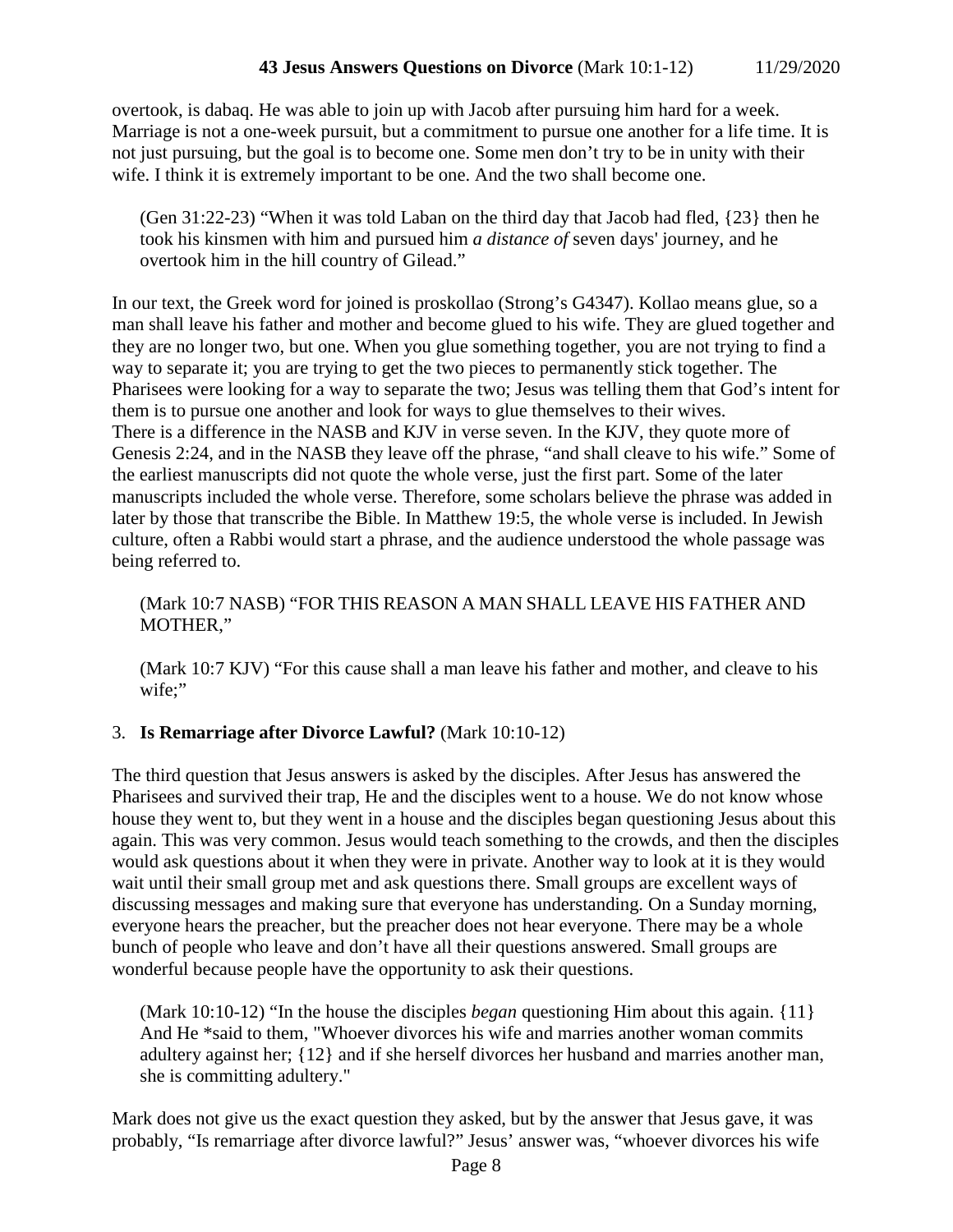and marries another woman commits adultery against her, and if she herself divorces her husband and marries another man, she is committing adultery." In Matthew 19:8-9, the parallel account, we find another clause, that Jesus also gave in Matthew 5:31-32. "And I say to you whoever divorces his wife, except for immorality, and marries another woman commits adultery." We saw that immorality or unchastity is the nakedness that was mentioned in Deuteronomy 24:1, and this is the exception for divorce.

(Matt 19:9) "And I say to you, whoever divorces his wife, except for immorality, and marries another woman commits adultery."

(Matt 5:32) "but I say to you that everyone who divorces his wife, except for *the* reason of unchastity, makes her commit adultery; and whoever marries a divorced woman commits adultery."

A covenant vow was a vow unto death. Therefore, if a man or woman remarried while their first spouse was still alive, it was considered adultery. In 1 Corinthians 7:39, Paul wrote, "A wife is bound as long as her husband lives; but if her husband is dead, she is free to be married to whom she wishes, only in the Lord." So, when Jesus answered the disciples' question about is it okay to marry if you are divorced, this was a very strict position, and certainly not what was being practiced in their culture, and by the spiritual leaders of that day. In Matthew's parallel account, the disciples answered Jesus by saying, "if the relationship of the man with his wife is like this, it is better not to marry." His answer gave them some things to think about.

(1 Cor 7:39) "A wife is bound as long as her husband lives; but if her husband is dead, she is free to be married to whom she wishes, only in the Lord."

(Matt 19:10) "The disciples said to Him, "If the relationship of the man with his wife is like this, it is better not to marry."

I want to talk about this question for just a few more minutes. In the Old Testament, and according to the Law, "if a man is found lying with a married woman, then both of them shall die, the man who lay with the woman, and the woman." So, if a marriage vow was broken, the guilty party would be put to death. That allowed the innocent party to free from their vow. They were free to remarry. At the time of Jesus, they had stopped following that Law a long time before. The Pharisees and the people were divorcing for any reason at all and remarrying. Jesus told them the intent in marriage was to join together, and what God had joined together, no man was to separate. However, in the case of adultery, the adulterers were put to death, allowing the innocent person to remarry.

(Deut 22:22) "If a man is found lying with a married woman, then both of them shall die, the man who lay with the woman, and the woman; thus you shall purge the evil from Israel."

In our culture, we do not put someone to death because they committed adultery. So, if a man commits adultery and then he divorces his wife, she may be left to raise a family by herself. According to this passage, she has to remain single all of her days and the guilty one does whatever he chooses to do. Under the law, the woman would have more freedom than not being under the Law. So, in interpreting whether a person can remarry, I think this has to be considered.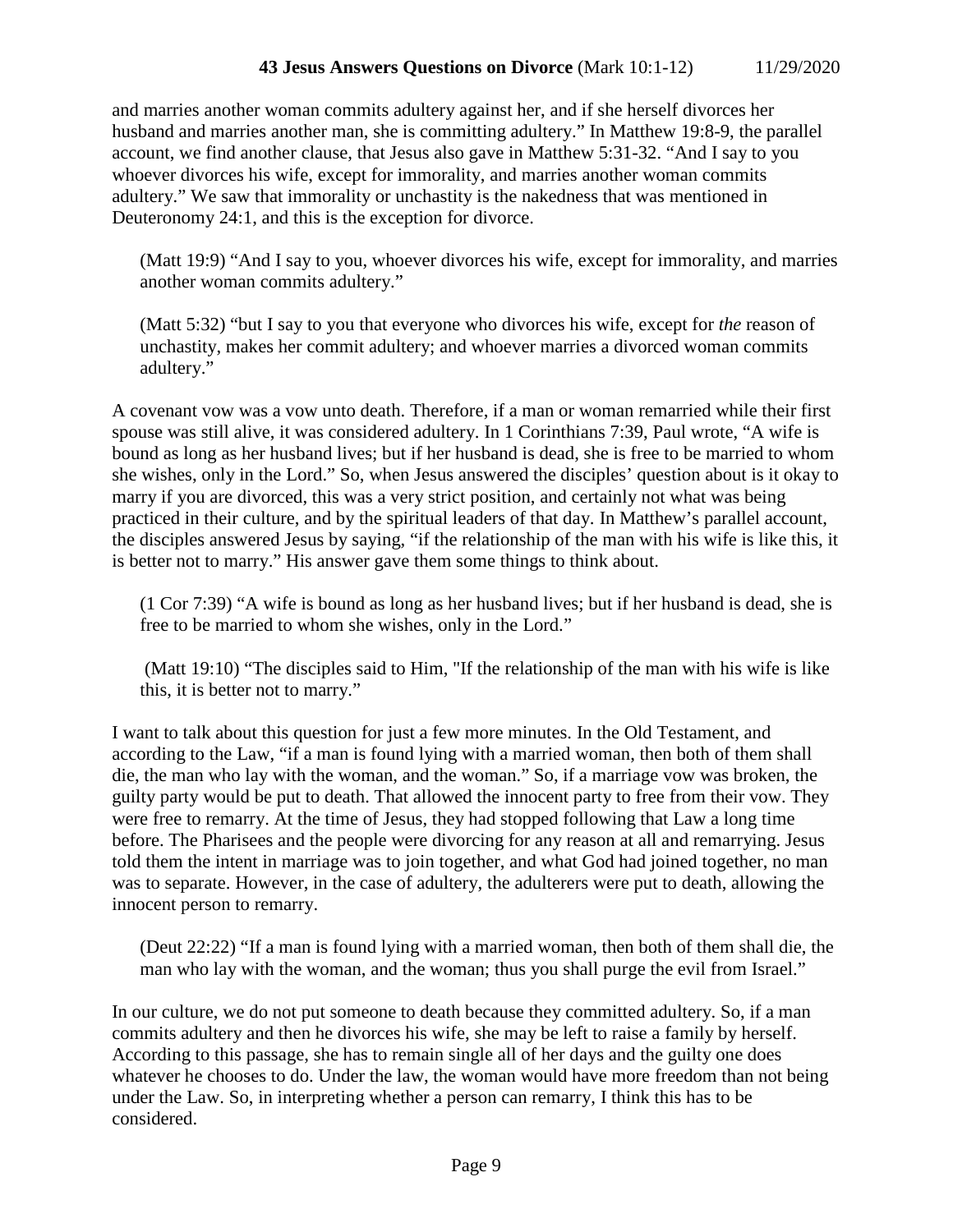God also said that it is not good for man to be alone. I believe that God created some to be single, but the majority of people are not geared that way. Most of us were created to have a partner for life. I have known a number of people that did not want divorce, but their spouse wanted divorce, and under the strict interpretation of remarriage and adultery, they suffer a lifetime of loneliness because of the sin of the other person. I don't think that God's grace works that way. So, I think that this has to be taken into consideration.

Finally, many people do not think the way God thinks about marriage. God said in Malachi 2:16, "for I hate divorce." God hates it when a man deals treacherously with his wife. I believe that we must take our covenants and oaths seriously. Marriage is not a trial; it is intended to be a lifetime pursuit of one another. Marriage is a wonderful gift that God wants us to enjoy.

(Mal 2:14-16) "Yet you say, 'For what reason?' Because the LORD has been a witness between you and the wife of your youth, against whom you have dealt treacherously, though she is your companion and your wife by covenant. {15} But not one has done *so* who has a remnant of the Spirit. And what did *that* one *do* while he was seeking a godly offspring? Take heed then to your spirit, and let no one deal treacherously against the wife of your youth. {16} For I hate divorce," says the LORD, the God of Israel, "and him who covers his garment with wrong," says the LORD of hosts. "So take heed to your spirit, that you do not deal treacherously."

### **Conclusion and Applications**

There were three questions asked about divorce. The Pharisees were not really looking for God's view about marriage and divorce; they had evil intentions and were trying to get Jesus in trouble with Herod and His followers. Jesus did not dodge their question; He referred them back to the Scriptures. The answer to the first question is that God allowed divorce. He allowed it because of hardness of heart.

The second question is what is God's intent in marriage? His intent was for a man and woman to bond together permanently. They are no longer two, but one, and one is indivisible. God's intent is for a man and woman to pursue one another all the days of their life. His desire is for them to work at being united. His desire is not to pursue divorce, but to pursue oneness. Therefore, when I see a marriage in trouble, I pray for God to soften the hearts of the man and his wife. I also pray for them to work through the issues and to forgive one another. I pray for reconciliation. I pray for love to bond them together again.

The third question was if a man could remarry after divorce. Jesus answered, saying, "whoever divorces his wife and marries another woman commits adultery against her, and if she divorces her husband and marries another man, she is committing adultery." In the context of all three parallel passages in Matthew, Mark, and Luke, it is speaking about divorce and adultery. In the Old Testament, the innocent party could remarry because the guilty party would be put to death. Many scholars today say that when there is a divorce because of adultery, the innocent party is free to remarry. I lean towards this interpretation.

The goal of marriage is to cleave or join together permanently. It is not to justify divorce, for God hates divorce. My heart is to help husbands and wives love one another, be reconciled to one another, and for their marriages to reflect Christ's marriage to the church.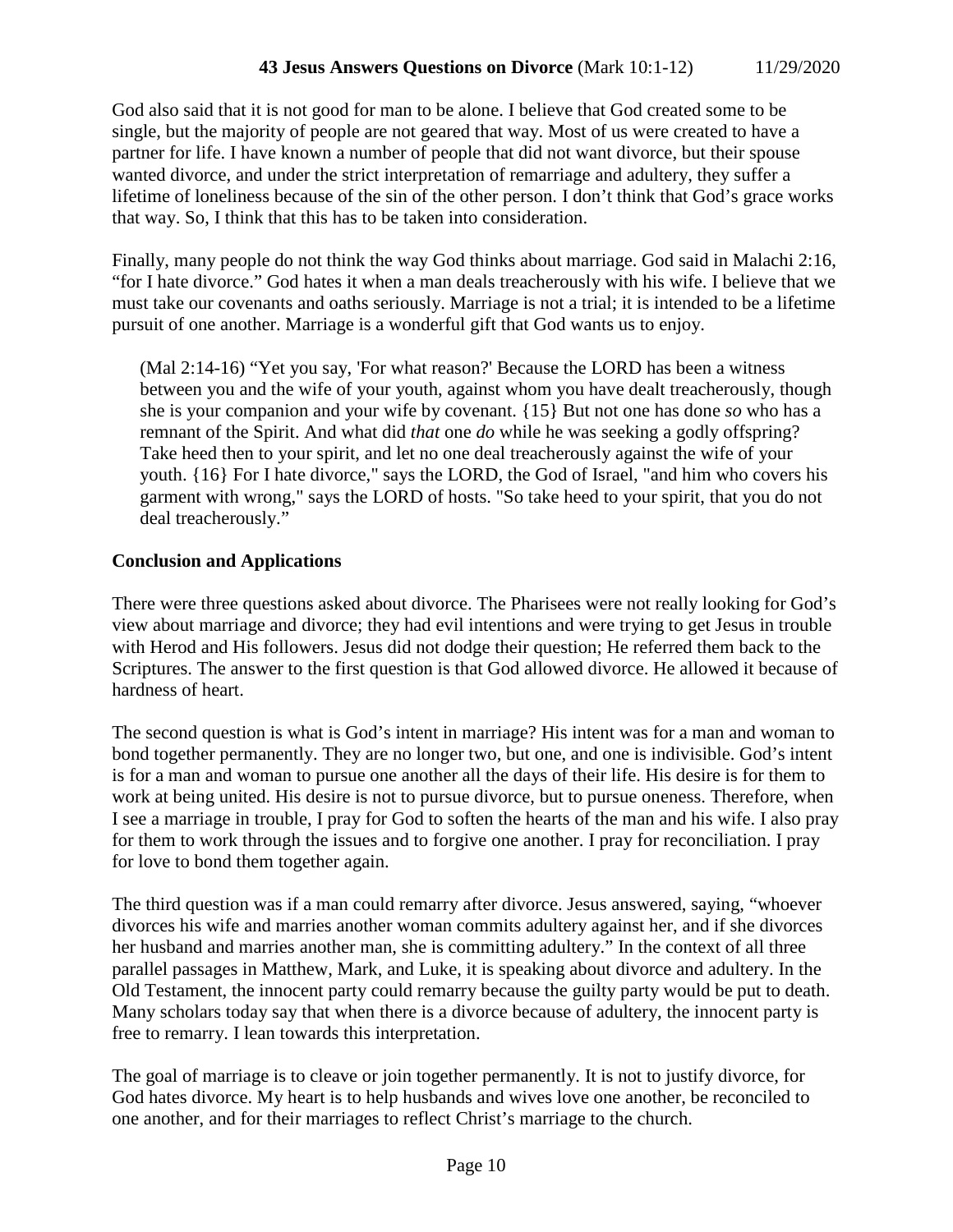Q&A